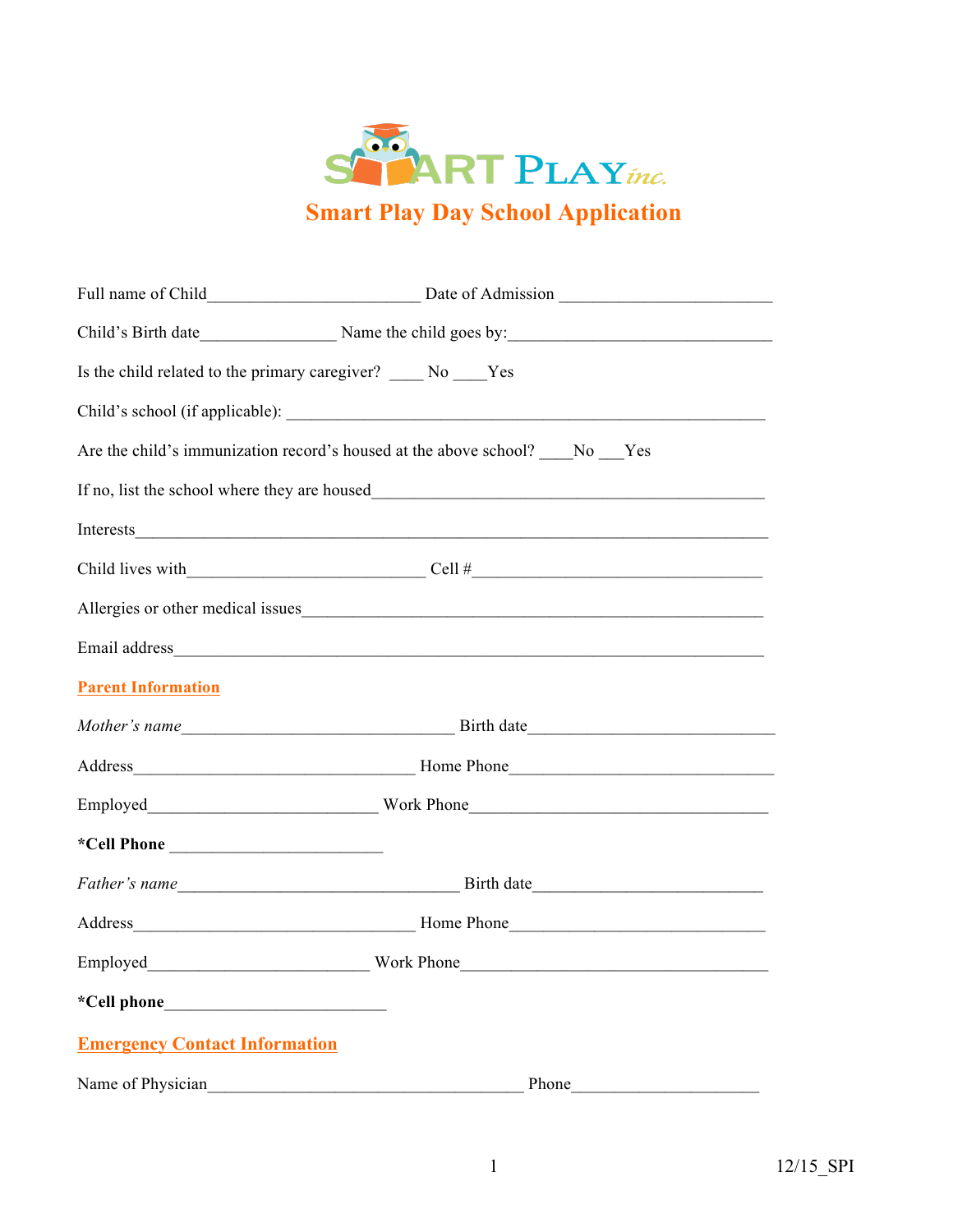|  |  |  |  |  | 1. Name of person, other than the childcare provider, authorized to act for parent in an emergency. |
|--|--|--|--|--|-----------------------------------------------------------------------------------------------------|
|--|--|--|--|--|-----------------------------------------------------------------------------------------------------|

| Name Cell Phone                                                                                                                                                                                                                              |                                                      |                                                                                                                      |  |
|----------------------------------------------------------------------------------------------------------------------------------------------------------------------------------------------------------------------------------------------|------------------------------------------------------|----------------------------------------------------------------------------------------------------------------------|--|
|                                                                                                                                                                                                                                              |                                                      |                                                                                                                      |  |
|                                                                                                                                                                                                                                              |                                                      |                                                                                                                      |  |
| 2. Name of person, other than the childcare provider, authorized to act for parent in an emergency.                                                                                                                                          |                                                      |                                                                                                                      |  |
|                                                                                                                                                                                                                                              |                                                      |                                                                                                                      |  |
|                                                                                                                                                                                                                                              |                                                      |                                                                                                                      |  |
|                                                                                                                                                                                                                                              |                                                      |                                                                                                                      |  |
| <b>Transportation</b>                                                                                                                                                                                                                        |                                                      |                                                                                                                      |  |
| To insure the safety of your child, please list other adults to whom your child may be released.                                                                                                                                             |                                                      |                                                                                                                      |  |
|                                                                                                                                                                                                                                              |                                                      | <u> 2000 - 2000 - 2000 - 2000 - 2000 - 2000 - 2000 - 2000 - 2000 - 2000 - 2000 - 2000 - 2000 - 2000 - 2000 - 200</u> |  |
|                                                                                                                                                                                                                                              |                                                      | <u> 2000 - 2000 - 2000 - 2000 - 2000 - 2000 - 2000 - 2000 - 2000 - 2000 - 2000 - 2000 - 2000 - 2000 - 2000 - 200</u> |  |
| Other children in family                                                                                                                                                                                                                     |                                                      |                                                                                                                      |  |
| Name                                                                                                                                                                                                                                         | Birth date                                           | School                                                                                                               |  |
| <u> 1999 - Johann John Stein, mars an deutscher Stein (der Stein und der Stein und der Stein und der Stein und d</u><br><u> 2000 - 2000 - 2000 - 2000 - 2000 - 2000 - 2000 - 2000 - 2000 - 2000 - 2000 - 2000 - 2000 - 2000 - 2000 - 200</u> |                                                      |                                                                                                                      |  |
| <b>Experiences with others</b>                                                                                                                                                                                                               |                                                      |                                                                                                                      |  |
| Please give a brief description of your child and family in the following circumstances.                                                                                                                                                     |                                                      |                                                                                                                      |  |
| Play at home<br><u> 1989 - Johann Barn, mars ann an t-Amhain an t-Amhain an t-Amhain an t-Amhain an t-Amhain an t-Amhain an t-Amh</u>                                                                                                        |                                                      |                                                                                                                      |  |
| Play with others                                                                                                                                                                                                                             | <u> 1980 - Johann Barn, fransk politik (d. 1980)</u> |                                                                                                                      |  |
| Family Time                                                                                                                                                                                                                                  |                                                      |                                                                                                                      |  |
| Not getting what he/she wants                                                                                                                                                                                                                |                                                      |                                                                                                                      |  |
|                                                                                                                                                                                                                                              |                                                      |                                                                                                                      |  |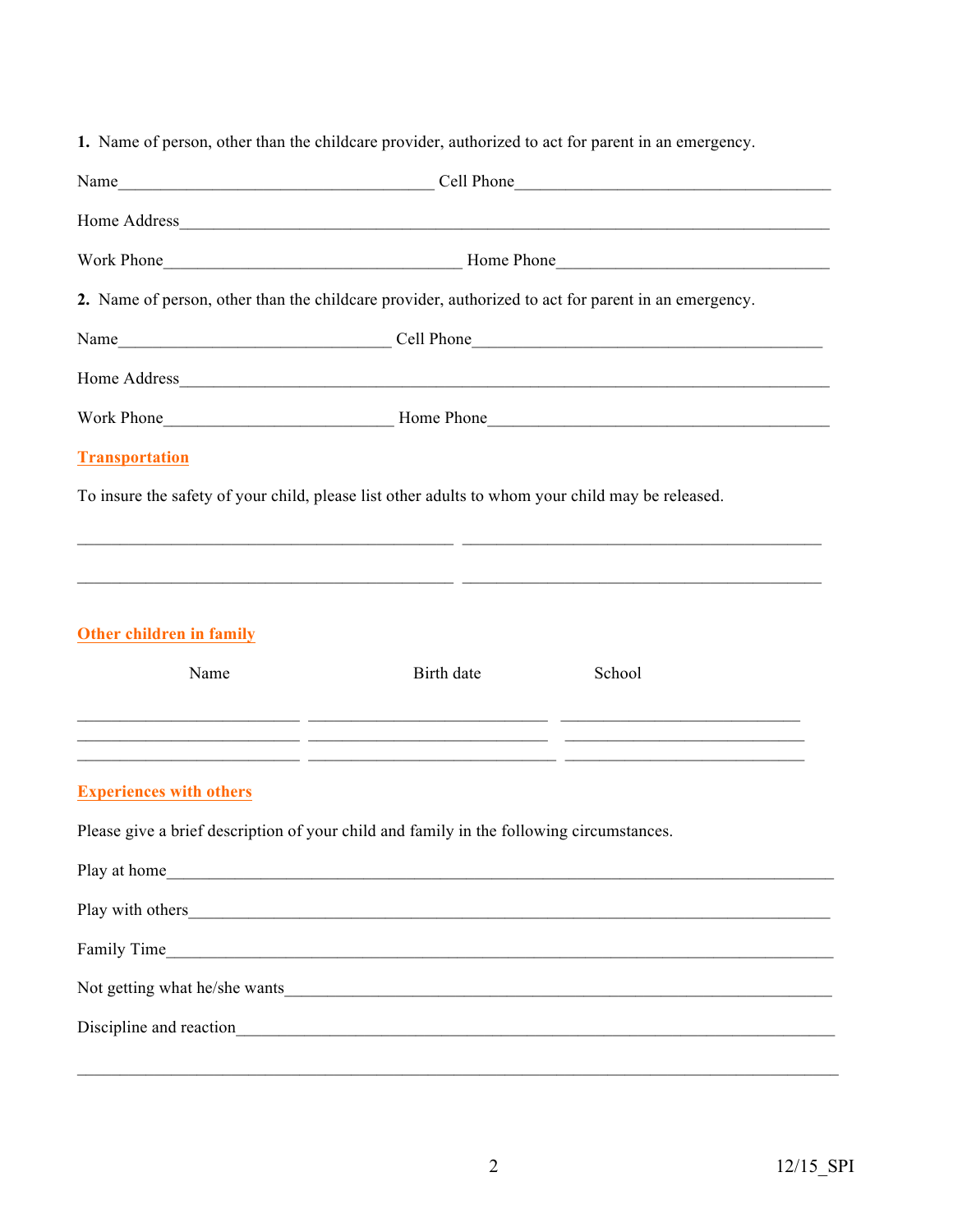## **Eating Habits**

| Does he/she make healthy choices? Explain Explain                                                        |  |  |
|----------------------------------------------------------------------------------------------------------|--|--|
|                                                                                                          |  |  |
|                                                                                                          |  |  |
|                                                                                                          |  |  |
| How is refusal to eat handled at home?                                                                   |  |  |
| Other Comments                                                                                           |  |  |
|                                                                                                          |  |  |
|                                                                                                          |  |  |
| <b>Sleep Habits</b>                                                                                      |  |  |
|                                                                                                          |  |  |
| Usually sleeps from _________ to ___________ at night. Usually naps from __________ to _____________     |  |  |
|                                                                                                          |  |  |
|                                                                                                          |  |  |
|                                                                                                          |  |  |
|                                                                                                          |  |  |
| Other Comments                                                                                           |  |  |
|                                                                                                          |  |  |
| <b>Bathroom Habits</b>                                                                                   |  |  |
|                                                                                                          |  |  |
|                                                                                                          |  |  |
| Can he/she manage clothing? ________ What word does he/she use for urinating? ____________ BM?__________ |  |  |
|                                                                                                          |  |  |
| <b>Speech and Physical Growth</b>                                                                        |  |  |
| Does your child speak well? ______ Fairly well? _______ Not very well? ______                            |  |  |
|                                                                                                          |  |  |
|                                                                                                          |  |  |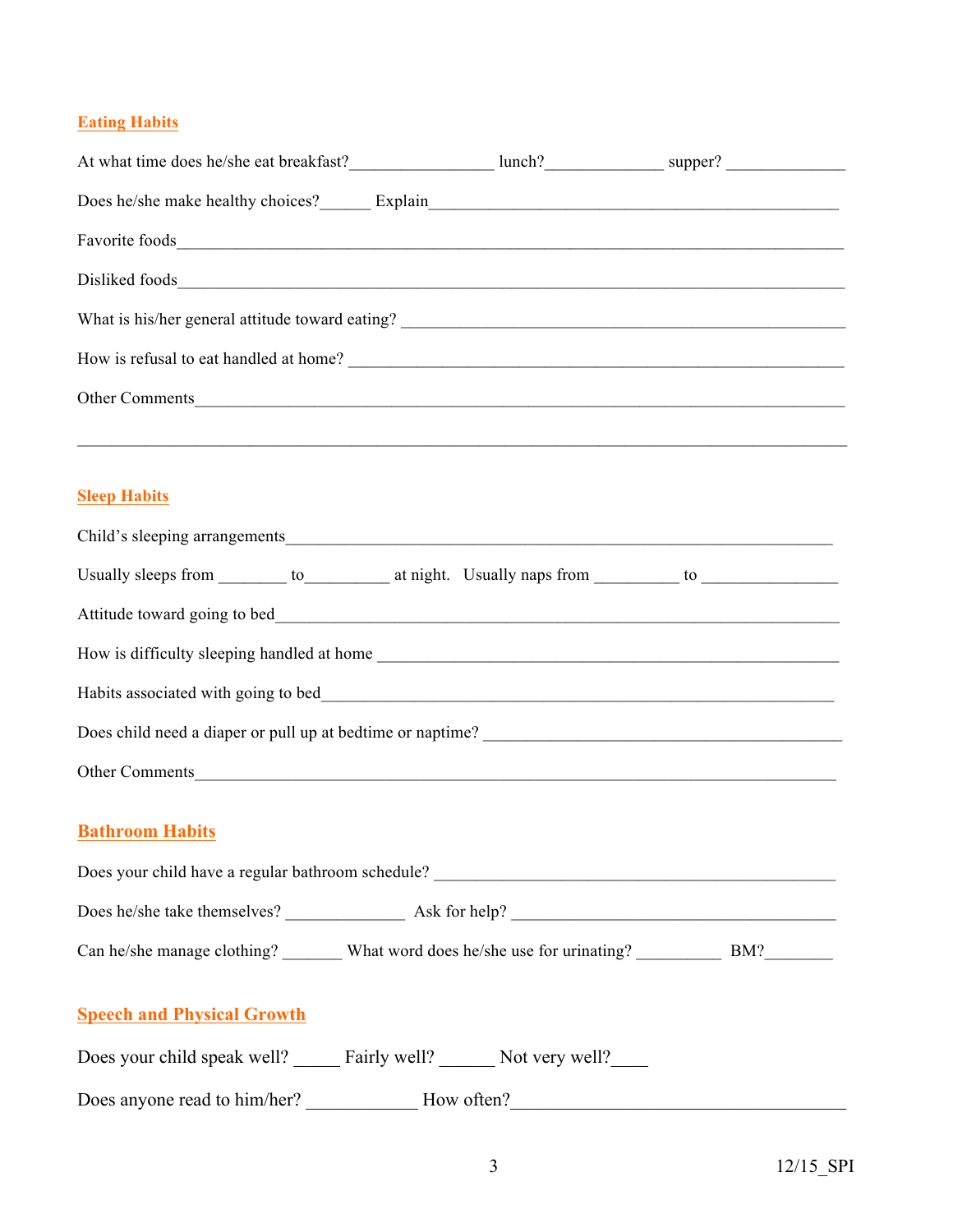|                              | Favorite books <b>Example 20</b> Favorite books <b>Example 20</b> Favorite books <b>Example 20</b> Favorite books <b>Example 20</b> Favorite books <b>Example 20</b> Favorite books <b>Example 20</b> Favorite books <b>Example 20</b> Favorite books <b>Example 20</b> |
|------------------------------|-------------------------------------------------------------------------------------------------------------------------------------------------------------------------------------------------------------------------------------------------------------------------|
|                              |                                                                                                                                                                                                                                                                         |
|                              | Please describe your child's physical strengths and weaknesses                                                                                                                                                                                                          |
| <b>Ongoing Medical Care:</b> |                                                                                                                                                                                                                                                                         |
|                              | Does the child have any medical diagnosis that requires ongoing care?<br><u>Letting</u> the child have any medical diagnosis that requires ongoing care?<br><u>Letting the contract of the contract of the contract of the contract of th</u>                           |
|                              | If yes, explain what type of care is administered and by whom?                                                                                                                                                                                                          |
|                              | Are you requesting this care be provided by the facility ______Yes _____No. If yes, describe the care required.                                                                                                                                                         |
| <b>Parent Declarations</b>   | ,我们也不会有什么。""我们的人,我们也不会有什么?""我们的人,我们也不会有什么?""我们的人,我们也不会有什么?""我们的人,我们也不会有什么?""我们的人                                                                                                                                                                                        |
|                              | I visited Smart Play prior to enrolling my child. Pre-enrollment visit date:                                                                                                                                                                                            |
|                              | ) I will provide sunscreen and give permission to apply it.                                                                                                                                                                                                             |
|                              | ) I have received a summary of licensing requirements.<br>() I do hereby authorize emergency medical care.<br>) I have received a copy of the parent handbook.<br>() I give permission for Smart Play Day School to use photos of my child.                             |
| <b>Parent Name</b>           | <b>Parent Signature</b>                                                                                                                                                                                                                                                 |
|                              |                                                                                                                                                                                                                                                                         |
|                              |                                                                                                                                                                                                                                                                         |